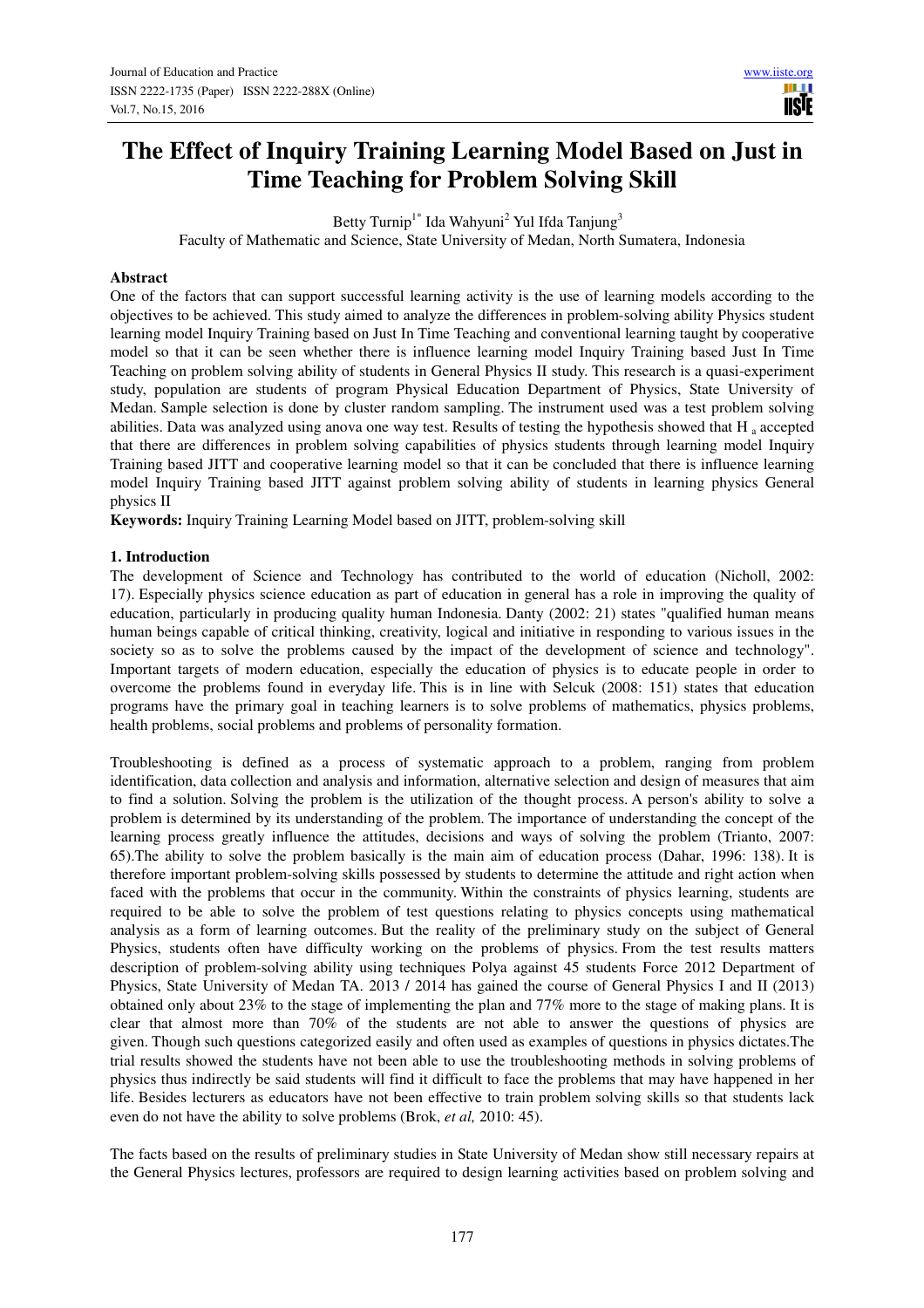investigation. In other words, the lecturer is expected to implement a model of learning that can improve the ability to discover, develop, investigate and reveal the student's own ideas. The learning model in question is the model with the inquiry approach. Learning by inquiry approach emphasizes the active role of students in doing the learning. In accordance with Dimyati and Mujiono (2002: 173), "The main purpose of inquiry is to develop intellectual skills, critical thinking and able to solve the problem scientifically". This means that students are expected to learn to understand the physics concepts with the scientific study as an alternative solution for answers.

Interest *Inquiry Training* learning model is an effort to help students to develop critical thinking skills, problemsolving abilities and in general to develop intellectual skills. This objective is achieved through a five-step learning model *Inquiry Training* (Joyce *et al,* 2011: 215), namely: confronts the problem (present situation to the contrary, describes the research procedures), formulate hypotheses (asking questions that already contains answers), the collection of experimental data, organize, formulate and formulate an explanation, and to analyze the research process of *Inquiry Training* course on General Physics combined with the use of strategies *Just In Time Teaching* (JITT) to streamline the learning time in the classroom using intermediate media information and communication technology. JITT strategy helps to identify strengths, weaknesses and learning styles of students before the learning directly in the classroom (Gavrin, *et al,* 2004: 51; Gavrin, 2006: 17). Therefore, JITT strategy has been developed for a long time to encourage active learners role in inquiry-based learning through the use of technology and service-learning (Novak, 1999: 3).

Based on these descriptions, it is expected *Training Inquiry-based* learning model JITT could encourage the activity of the students in understanding the concepts of physics through experiments or experiments that directly affect the physics problem-solving abilities of students. General Physics learning by developing in accordance with the needs and available resources and forward in the development of technology and the demands of globalization, including the application of the model-based *Training* JITT *Inquiry* is expected to impact on improving learning outcomes and competencies of physics.

## **Methods**

The method used is quasyexperimentdesign withtwo group pretest-posttest study design involving two classes of experiment class with Training Inquiry-basedlearning model JITT strategy (IT-JITT) and the control class with Cooperative Learning. The research instrument used was a test of physics problem-solving ability of students with problem solving skills scoring guidelines were modified from rubric created by Selcuk (2008: 153) is based on four criteria assessment rubrics follow Polya problem solving techniques. The analysis data used Anova one way test. The procedure consisted of three stages, namely the preparatory stage, the stage of implementation and data analysis stage.

*Preparation phase*, During the preparation stage of this research carried out several activities, namely to develop learning tools (teaching materials and worksheets to be applied using a media website), tested the worksheet to some students outside the samples, the testing of test questions problem-solving ability, observe the activities of students in conduct experiments, learning and revising the latter chose a random sample of all students in the Department of Physics of two classes to be used as an experimental class and control class.

*Implementation phase*, The implementation stage begins with giving the test physics problem-solving ability of students in the form of questions form the description associated with the concept of physics as an early test of the study. This was followed by implementing learning activities in the classroom according to the schedule set by the model IT-JITT the experimental class and the control class Cooperative models. In this study, researchers serve as lecturers with a view to reducing the bias for the difference of treatment in each group. The phase Training Inquiry-basedlearning model JITT strategy is show in Table 1:

## **Result and Discussion**

From the results of hypothesis testing data in Table 2 is shown posttes obtained *F* = 55.725 and sig. = 0.000, it means H<sub>a</sub> received and H<sub>0</sub> is rejected, meaning that there are differences in problem-solving abilities of physics students through learning model *Inquiry Training* based JITT and cooperative learning model so that it can be concluded that there is influence learning model *Inquiry Training* JITT based on problem-solving ability of students in learning physics General physics II.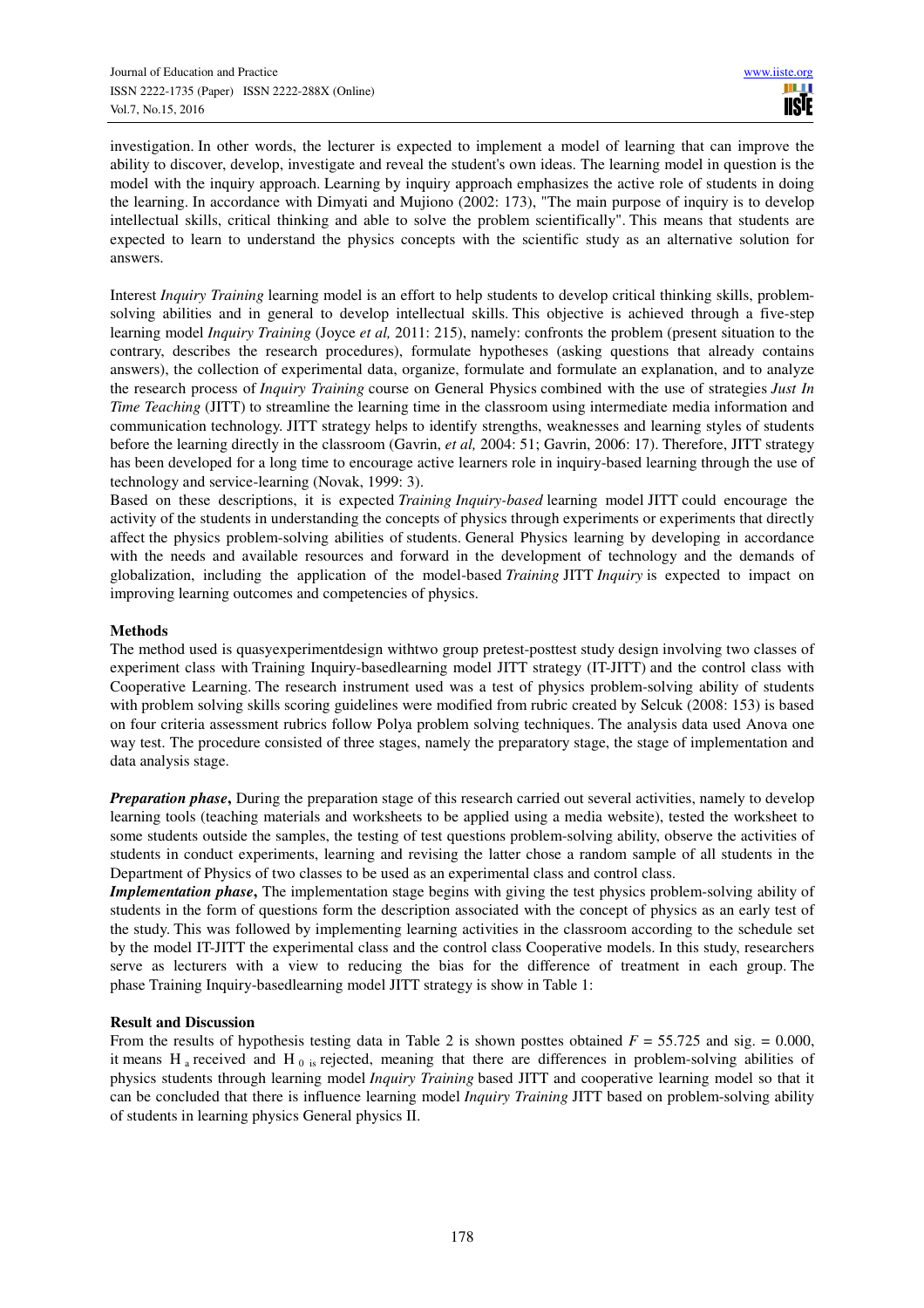|                |                                                                                 | radic 1. Training Inquiry phase models based strategy J11 1                                                                                                                                               |                                                                                                                                                                                                                                       |  |  |
|----------------|---------------------------------------------------------------------------------|-----------------------------------------------------------------------------------------------------------------------------------------------------------------------------------------------------------|---------------------------------------------------------------------------------------------------------------------------------------------------------------------------------------------------------------------------------------|--|--|
| No.            | Phase models                                                                    | Description                                                                                                                                                                                               | <b>Important Points</b>                                                                                                                                                                                                               |  |  |
|                | Inquiry-basedTraining JITT                                                      | Implementation                                                                                                                                                                                            | Implementation                                                                                                                                                                                                                        |  |  |
|                |                                                                                 | Activities                                                                                                                                                                                                | Activities                                                                                                                                                                                                                            |  |  |
| $\mathbf{1}$   | Exposes<br>problems (done<br>combination<br>with<br>a<br>of<br>strategies JITT) | this<br>In<br>phase,<br>the<br>lecturer makes review<br>the<br>material<br>and<br>assignments to students<br>via the website and the<br>do<br>the<br>student must<br>work that is before the<br>classroom | Review<br>issues.<br>settlement procedures<br>and a summary of the<br>material as well as pre-<br>class assignments were<br>made as comfortable as<br>possible by lecturers so<br>easy to<br>understand<br>students                   |  |  |
| 2              | Finding problems (done<br>combination<br>with<br>a a<br>of<br>strategies JITT)  | In this phase, students<br>completed the pre-work<br>associated<br>with<br>the<br>formulation<br>of<br>hypotheses<br>be<br>to<br>through<br>answered<br>experimentation                                   | Pre-tasks<br>created<br>lecturers should be up to<br>facilitate the phase-2 of<br>the model for learning in<br>the classroom can be<br>directly started from the<br>3rd phase                                                         |  |  |
| 3              | Reviewing the data<br>and<br>conducting experiments                             | In this phase lecturer<br>review the completed<br>pre-assignment<br>of<br>students<br>briefly<br>for<br>additional<br>materials<br>conduct experiments for<br>students                                    | This phase is done in the<br>classroom to review the<br>pre-assignment that has<br>done<br>by<br>been<br>the<br>students. In this phase<br>faculties<br>are<br>as<br>facilitator and director of<br>student<br>conduct<br>experiments |  |  |
| $\overline{4}$ | Organize,<br>formulate<br>and<br>explain                                        | this<br>In<br>phase,<br>the<br>students tried to test the<br>hypotheses that<br>have<br>been<br>made<br>while<br>practicing to do research<br>until the results                                           | This phase is expected<br>to be<br>done<br>by<br>the<br>students<br>the<br>to<br>maximum in order to<br>the questions<br>answer<br>that will be given after<br>the study ended lecturer                                               |  |  |
| 5              | Analyzing<br>the<br>research<br>process and communicate                         | In this phase, students<br>have found the solution<br>of the problem<br>and<br>communicate<br>the<br>in<br>form of a presentation to<br>be assessed by the class                                          | <b>Students</b><br>make<br>inferences using<br>the<br>media to make it easier<br>for<br>a<br>power<br>point<br>presentation in class                                                                                                  |  |  |

|  |  |  |  |  | Table 1. Training Inquiry phase models based strategy JITT |  |
|--|--|--|--|--|------------------------------------------------------------|--|
|  |  |  |  |  |                                                            |  |

#### **Table 2.** Anova One Ways Result

| Source | Type III Sum of<br>Squares | df | Mean Square |        | Sig. |  |  |  |
|--------|----------------------------|----|-------------|--------|------|--|--|--|
| Model  | 3608.712                   |    | 3608.712    | 55 775 | 000  |  |  |  |

The difference between the problem solving skills with a class-based model of *Inquiry Training Just In Time Teaching* cooperative learning model can be explained by the theory that basically learning model *Inquiry Training* is a learning model that gives problems in the classroom, and problem solving technique is implemented with the experiment. Once the problem is resolved, the students do in the classroom discussion to convey the concept that has been found.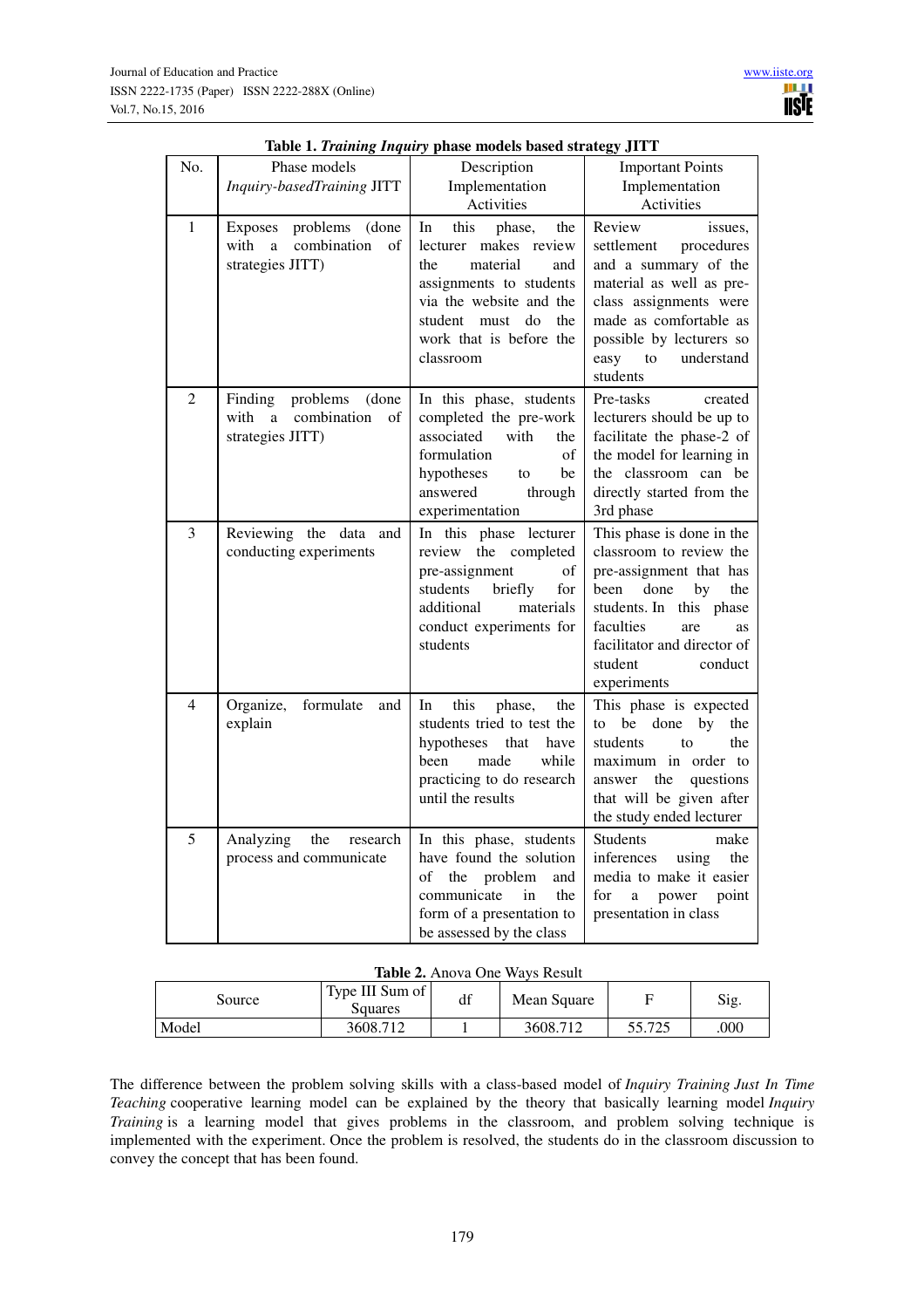In the implementation model of *Inquiry Training* assisted with the strategy JITT to streamline the learning time in the classroom using an intermediary medium information technology and communications. Strategy *Just In Time Teaching* combines the use of information technology and active learning in the classroom that is feedback between students and lecturers so as to encourage learning-centered student *(student oriented).*While as the *cooperative* model of learning through the implementation of priority to the learning experience of students friendly, fun, creative but still meaningful for students. However, the cooperative model has not been able to encourage students to conduct investigations and direct experiments to find a solution to the problems of physics. In addition, the cooperative learning model focused only on student discussion in discussing the subject matter is not the result of problem solving. Therefore, the cooperative model gives less influence on the physics problem-solving abilities of students compared to the *Training Inquiry-based* learning model JITT.

This theory is consistent with research conducted by Rajshree S. Vaishnav (2013) that the model of *Inquiry Training* is significantly effective in improving cognitive and affective learning outcomes as well as contribute to the attitude of learners than conventional approaches. In addition, Pandey, et al (2011: 7-20) based on the results of research concludes that using models *Training Inquiry* learning is more effective than using conventional methods is seen from the students' academic learning. More specifically in physics problem solving skills performed by Hartono (2012: 44-49) and Dwi, et al (2013: 8-17) concluded physics problem solving skills using problem-based learning model that has a learning phase is similar to the model *Inquiry Training* more compared with the results of direct instructional model as conventional models.Besides differences in the average value of the class with a model of *Inquiry Training* based *Just In Time Teaching* cooperative learning model can be described as the application model of *Inquiry Training* combined with strategies *Just In Time Teaching* wherein the steps of this strategy put in syntax models of *Inquiry Training.* Implementation of this strategy is very effective to help students identify the strengths and weaknesses of the material being studied before the direct learning in the classroom because of this strategy is based on the interaction between the learning and activity in the classroom. This is consistent with the results of research Gavrin (Gavrin, *et al,* 2004: 51; Gavrin, 2006: 17) and Novak (1999: 3), which has found that the strategy of *Just In Time Teaching* is effectively used to improve the learning outcomes of students with effort minimize the time in the classroom. In its application, the problems solved by a student who takes a class given on the web so that students have ample time and opportunity seeking solving solutions to be tested or presented in the inquiry classroom so that students are more skilled in problem solving abilities. While the model of cooperative learning, application of learning to do as the basic syntax of the cooperative model without having to focus on the part where the material that has not been understood by the students and the problems to be solved immediately given student in the class so it takes a longer time in the solution.

## **Conclusion**

The average value of problem-solving abilities with *Training Inquiry-based* learning model *Just In Time Teaching* higher than cooperative model. It proved by results of testing the hypothesisshows that *Ha* accepted that there are differences in problem solving capabilities of physics students through learning model of *Inquiry Training* based JITT and cooperative learning model so that it can be concluded that there is influence learning model *Inquiry Training* based JITT against problem solving ability of students in learning physics General physics II.

## **References**

- Brok. P.D., Taconis,R and Fisher,D. (2010).How Well Do Science Teacher Do?Differences in Teacher-Student Interpersonal Behaviour Between Science and Teachers of Other (School) Subjects.*The Open Eduvation Journal. 3 : 44-53*
- Dahar, R, W. (1996). *Teori-TeoriBelajar.*Jakarta:Erlangga.
- Danty, R. (2002). *PenerapanPendekatanSainsTeknologiMasyarakatdalamPembelajaranPencemaran Air untukMeningkatkanKeterampilanBerpikirRasionalSiswa di SMU Negeri 14 Bandung.*Skripsi. Bandung: UPI
- Dimyati, and Mudjiono. (2002). *BelajardanPembelajaran*. Jakarta:RinekaCipta
- Dwi, I, M., Arif, H., and Sentot, K. (2013). PengaruhStrategi Problem Based Learning Berbasis ICT TerhadapPemahamanKonsepdanKemampuanPemecahanMasalahFisika.*JurnalPendidikanFisika Indonesia, 9: 8-17*

Gavrin, A. (2006). Just In Time Teaching*. Published In Metropolis Universities, 17 (4) : 9-18*

Gavrin, A. Watt, J., Marrs, K., & Blake, R. (2004). Just In Time Teaching: Using The Web to Enhance Classroom